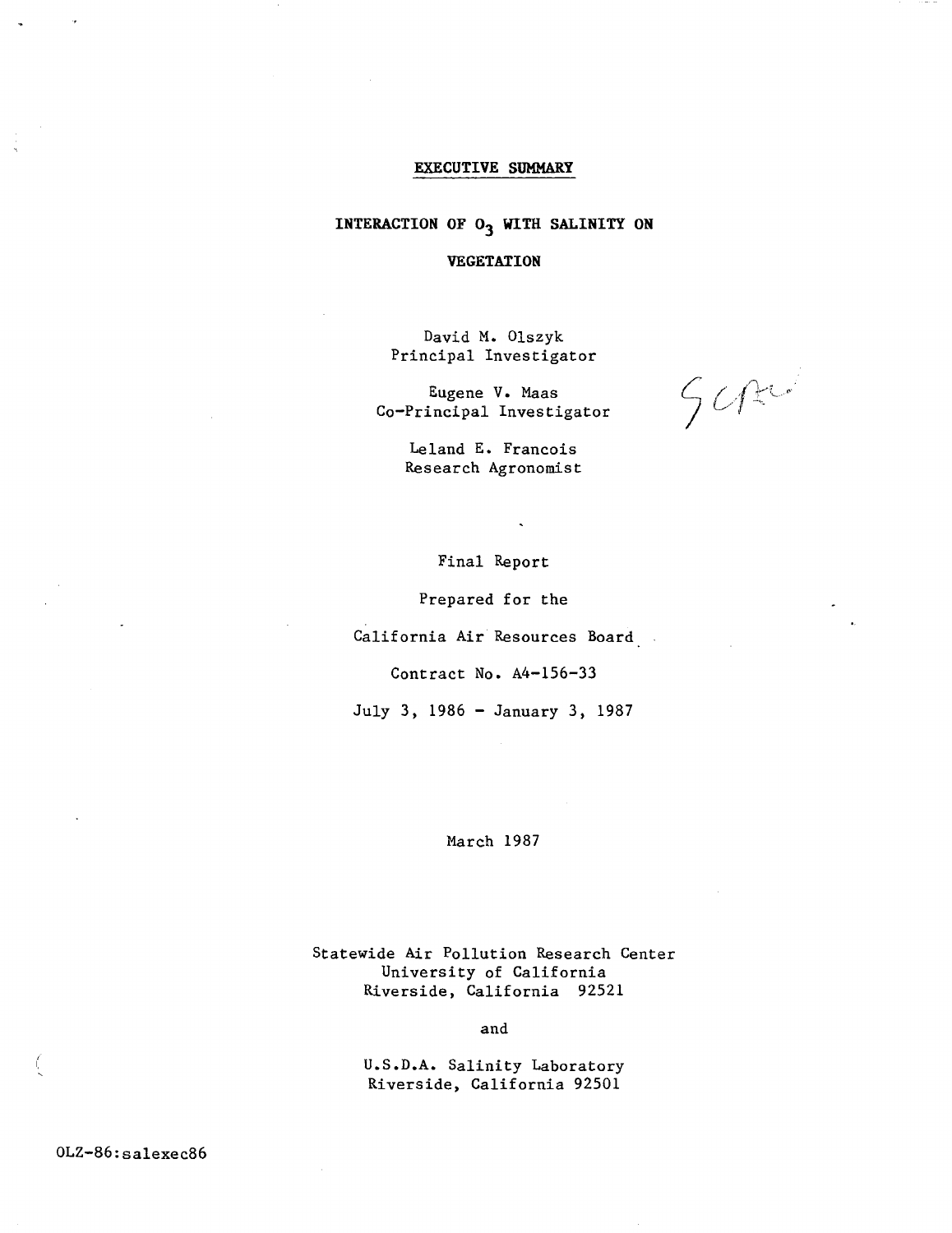#### **EXECUTIVE SUMMARY**

Vegetation growing under field conditions is rarely exposed to a single environmental stress: generally, several stresses occur simultaneously. Plant responses to a single environmental stress such as air pollution are, in fact, modified by soil or climatic factors. Thus, the quantitative effects of air pollutants documented under closely controlled experimental conditions, e.g., photosynthetic changes, mineral content, or dry matter production, may not reflect the effects occurring under field conditions.

Photochemical oxidants (primarily  $0<sub>3</sub>$ ) have been shown to affect the physiological response, growth and yield of many crops. Both the California Air Resources Board (CARB) and U. S. Environmental Protection Agency have funded research to quantify these effects, but only for plants growing under optimum field conditions. This is a necessary primary step to establish baseline response curves for different air pollutant levels. However, research is now necessary to interpret the predicted plant responses based on actual field conditions by considering the most likely environmental stresses which may affect the plants.

Salinity is an existing or potential threat to crop production in most of the irrigated soils of California. It is estimated that crop yields are significantly reduced on at least one-third of the irrigated acreage. Much of this acreage is also subject to detrimental effects of air pollution.

Salinity has been shown to reduce air pollutant injury to crops under laboratory conditions. Hoffman and co-workers at the USDA Salinity Lab in Riverside, CA, showed that a moderate, not injurious, level of salinity reduced  $0_3$  effects on plant injury and yield compared to nonsaline  $0_3$ exposed crops, including alfalfa, pinto beans and red beet. High salinity levels reduced  $0<sub>3</sub>$  injury but the salinity itself caused large reductions in yield. Bytnerowicz and Taylor found that salinity decreased  $0<sub>3</sub>$  injury in snap beans. High salinity, however, had no effect on  $0<sub>3</sub>$ -induced reductions in snap bean dry weight. In these salinity-air pollutant studies, the beneficial effects of salinity in reducing air pollutant effects were attributed to salinity-pollutant interactions in causing stomatal closure and, therefore, less pollutant uptake.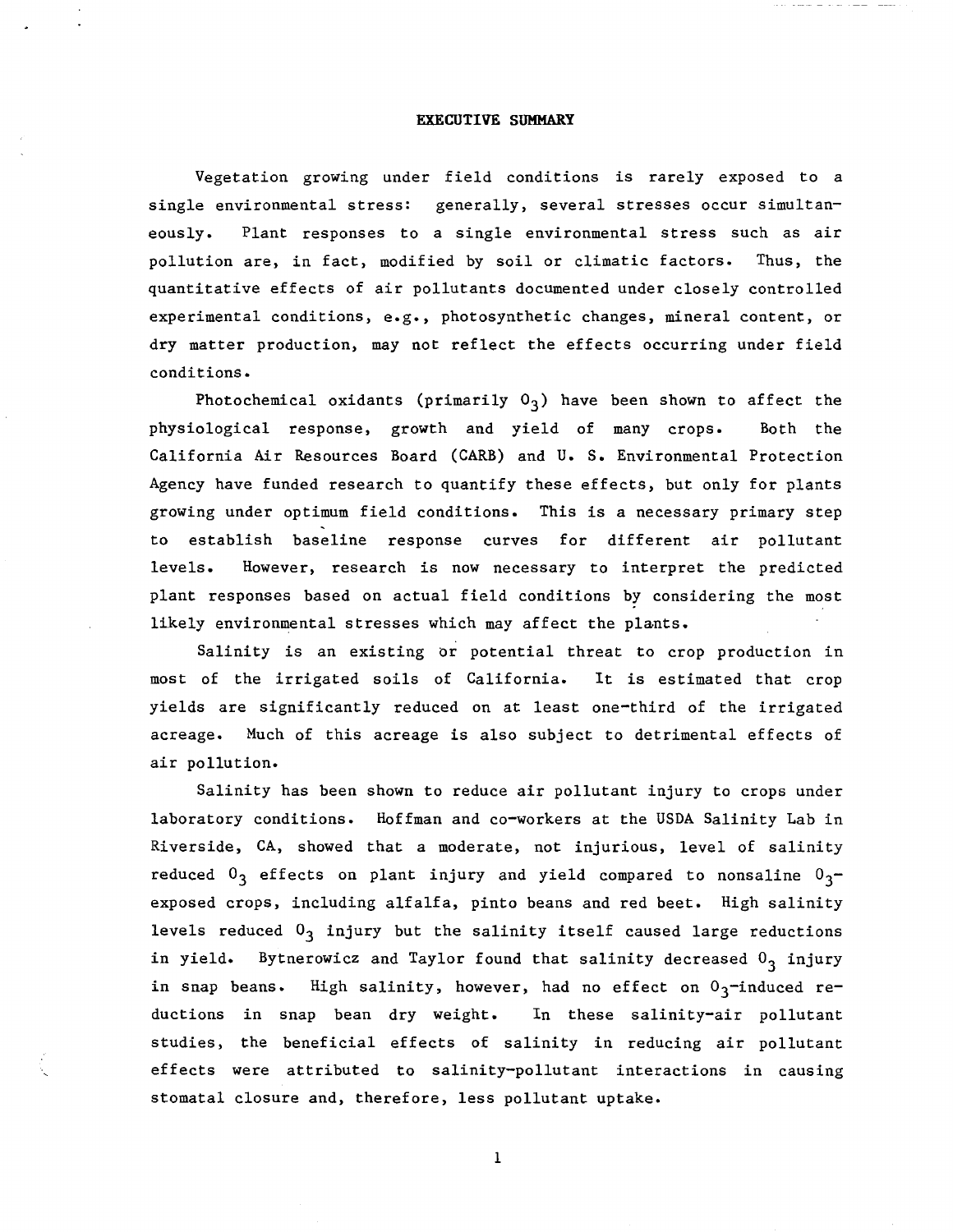There has been little physiological research investigating the metabolic basis for any form of soil environment stress and  $0<sub>3</sub>$  interaction. Generally, stomata close to a greater extent with the combination of either salinity or water stress and  $0<sub>3</sub>$  than with either single factor. The resulting decrease in gas exchange is believed to reduce the uptake of  $0<sub>3</sub>$  into leaves, with subsequent reductions in visible injury symptoms attributable to  $0<sub>3</sub>$ , or the  $0<sub>3</sub>$ -induced reduction in yield. In the field an  $O_3$  x salinity effect on stomatal closure over a long period of time could significantly affect the uptake of  $CO<sub>2</sub>$ , and hence the production of plant dry matter via photosynthesis. However, there are no reports of measurements for photosynthesis in salinity- $0<sub>3</sub>$  interaction studies. Furthermore, there has been little research reported on the effects of  $0<sub>3</sub>$  alone on photosynthesis. Coyne and Bingham described an  $0<sub>3</sub>$ induced reduction in net photosynthesis for southern California pine stands. If crops are also affected by  $0<sub>3</sub>$ , the added decrease in  $CO<sub>2</sub>$  uptake with saline water could produce a synergistic effect on yield.

Research has only recently been initiated to investigate the effects of salinity by itself on plant photosynthesis. To date, salinity has not been found to affect photosynthetic rates directly, but affects plant productivity primarily through inhibited leaf expansion. This inhibited expansion could be especially important in affecting the pollutant transport into leaves, and, hence, relative sensitivity to air pollutants.

The U.S.D.A. Salinity Laboratory has the controlled salinity treatment plots necessary for a careful investigation of the physiological growth and yield effects of salinity in vegetation. The Statewide Air Pollution Research Center has the facilities for careful control of air pollutant exposures, as well as tools for investigating the responses of plants. Together, research groups from both agencies provided a well designed experiment to quantitatively study the interaction between these two important plant stresses in California: salinity and  $0<sub>3</sub>$  air pollution.

Objectives. The primary objective of this study was to determine the effects of  $0<sub>3</sub>$  on vegetation in the absence and presence of three levels of salinity stress. Two alfalfa cultivars including a newly developed salinity-resistant cultivar, were tested under field conditions.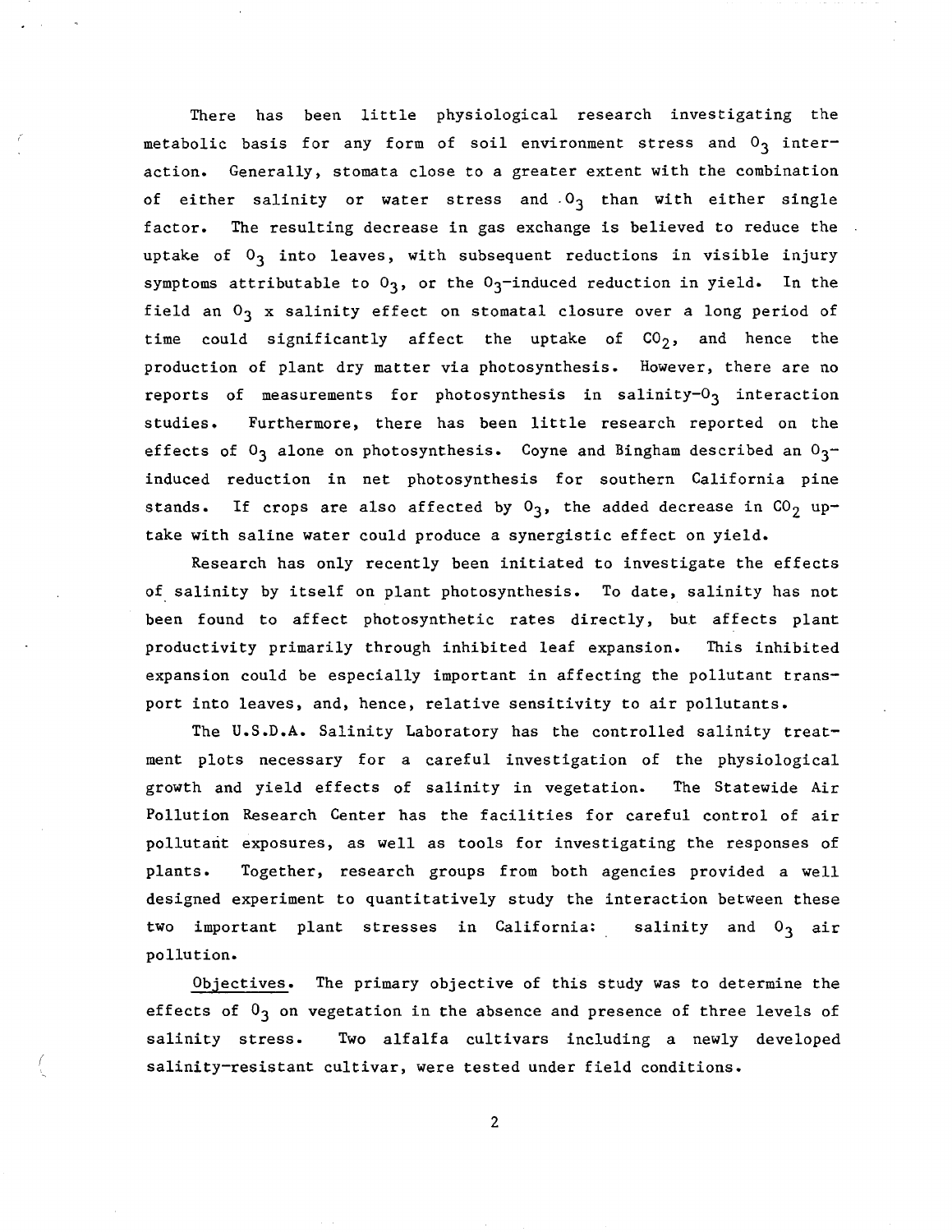Subordinate objectives of the study included:

- (1) Obtain physiology data to understand the mechanism for the air pollutant-salinity effects to increase the applicability of the results for other species and conditions.
- (2) Establishment of dose-response curves for plant productivity in response to  $0<sub>3</sub>$  and salinity alone and in combination.
- (3) Determine whether salinity resistant cultivars of plants are also resistant to  $0_3$ .

The interaction between ambient  $0<sub>3</sub>$  and salinity on vegetation was evaluated in the field. Alfalfa, an important crop grown in the Sacramento and San Joaquin Valleys and Southern California, was the test plant. Two cultivars, one salinity resistant "U.C. Salton," but of unknown  $0<sub>3</sub>$  sensitivity, and a second salinity sensitive and moderately sensitive to  $0^{\frac{1}{3}}$  "Moapa," were grown at three salinity levels in soil plots at the U.S.D.A. Salinity Laboratory, Riverside, California. Salinity treatments were imposed by irrigating with waters having electrical conductivities (EC) of  $0.7$ , 3 and 6 dS  $m^{-1}$  which resulted in saturatedsoil extract conductivities  $(EC_{\rho})$  over all treatments and harvests of approximately 1.8, 6.4 and 9.6 dS  $m^{-1}$ , respectively. The 1.8 dS  $m^{-1}$ conductivity level represented soils with no salinity problem. The 6.4 and 9.6  $dS$   $m^{-1}$  conductivity levels represented soils with salinity problems as found in approximately 29% of the irrigated agricultural areas of California. To evaluate the effects of excess salinity in the absence or presence of  $0_3$ , plants were exposed in open-top chambers to filtered or unfiltered air at ambient  $0<sub>3</sub>$  concentrations continuously over approximately four and one-half months from July through mid-November 1985. Important physiological measurements including net photosynthesis, stomatal conductance, water potential, and tissue elemental content, were made to determine the metabolic basis for the salinity- $0<sub>3</sub>$  interaction. The dry matter production and distribution within the plants were evaluated at four harvests by measuring fresh weight, dry weight, number of nodes per stem, number of empty nodes per stem, and height.

There was no overall significant interaction between ambient  $0<sub>3</sub>$  and salinity. There was little effect of  $0<sub>3</sub>$  itself on growth, yield, or physiology. Ozone primarily caused leaf injury, as measured as percent empty nodes for three of the four harvests. For two of these harvests,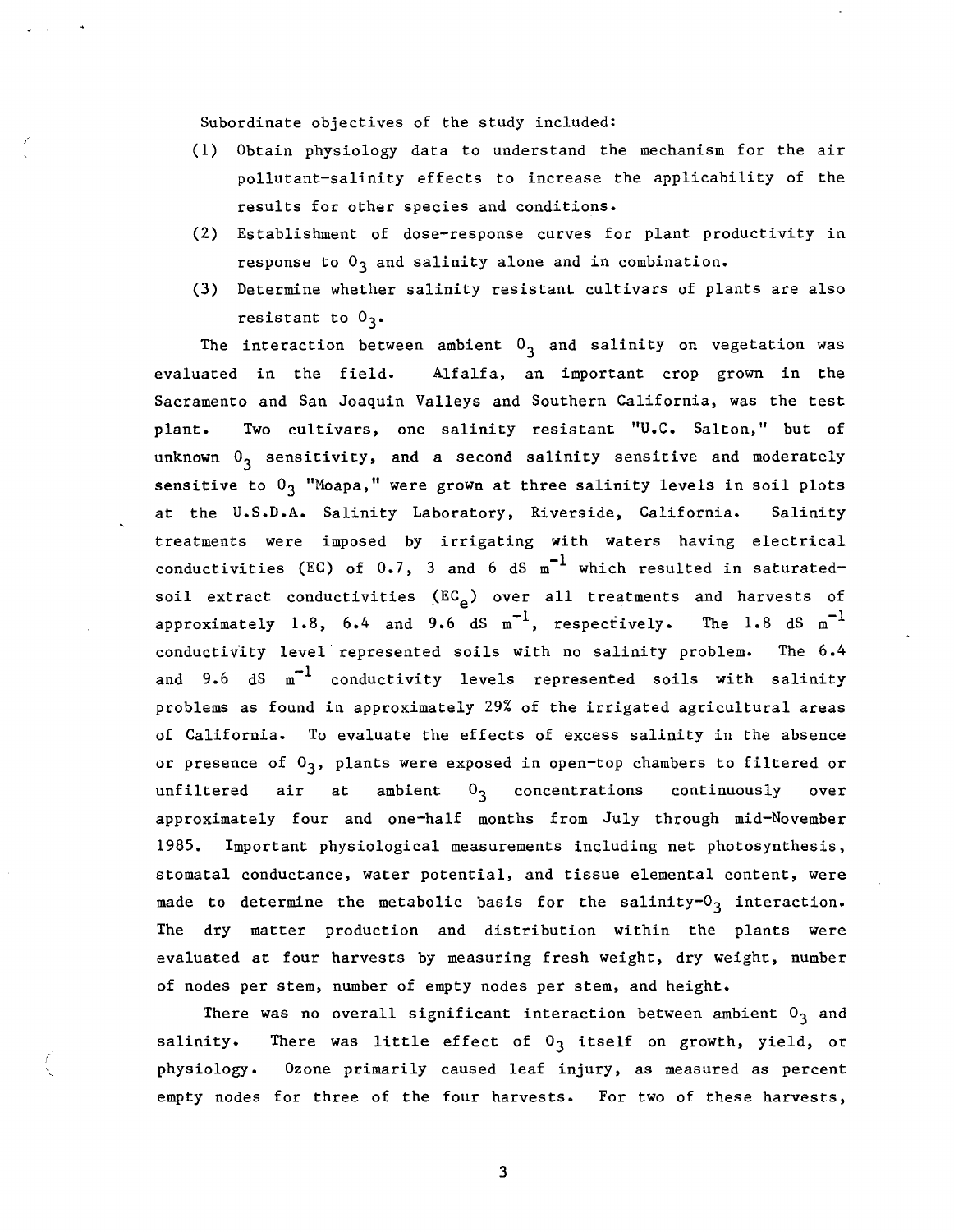leaf injury occurred to the same extent in ambient and filtered chambers regardless of the salinity level; for the other harvest injury was reduced with increasing salinity. There were also  $0<sub>3</sub>$  effects on total fresh weight, total dry weight, and height - but only for one harvest each. Salinity was much more detrimental than  $0<sub>3</sub>$  in affecting plants, causing occasional reductions in fresh weight, dry weight, increased stem percent dry weight, decreased percent empty nodes, decreased height, decreased photosynthetic rates, more negative stem water pressure potentials, and altered elemental content. There were large differences in growth and yield between the two cultivars. A large difference in alfalfa growth and physiology appeared to develop between chambers and outside plots as the growing season progressed. However, it could not be analyzed statistically because of differences in soil salinity levels between these two treatments. Outside plants tended to have higher fresh and dry weights, a higher percent dry weight, were shorter, had fewer empty nodes, and altered elemental content compared to ambient chamber plants.

# Conclusions

This study was complex because of changes in plant response with salinity,  $0_3$ , cultivar, chambers, and season. However, the following generalizations are indicated by the study.

1. Increased soil salinity did not interact with ambient  $0<sub>3</sub>$  to decrease growth or yield below that caused by the individual stresses.

2. The only interaction, between soil salinity and  $0<sub>3</sub>$  was decreased  $0<sub>3</sub>$ -induced leaf senescence with high levels of soil salinity at one harvest.

3. Open-top field chambers themselves had effects on plant growth, especially with cooler, overcast weather conditions. These chamber effects can overshadow any single treatment effects or interactions.

4. Crop cultivars differed in their response to stresses, thus, results with only one cultivar produce an incomplete picture of possible pollutant and environmental factor interactions.

5. Alfalfa did not respond well in chamber studies in cooler months such as the fa11. The stems tended to elongate in chambers compared to outside, resulting in lodging of plants, and associated apparent decreases in yield.